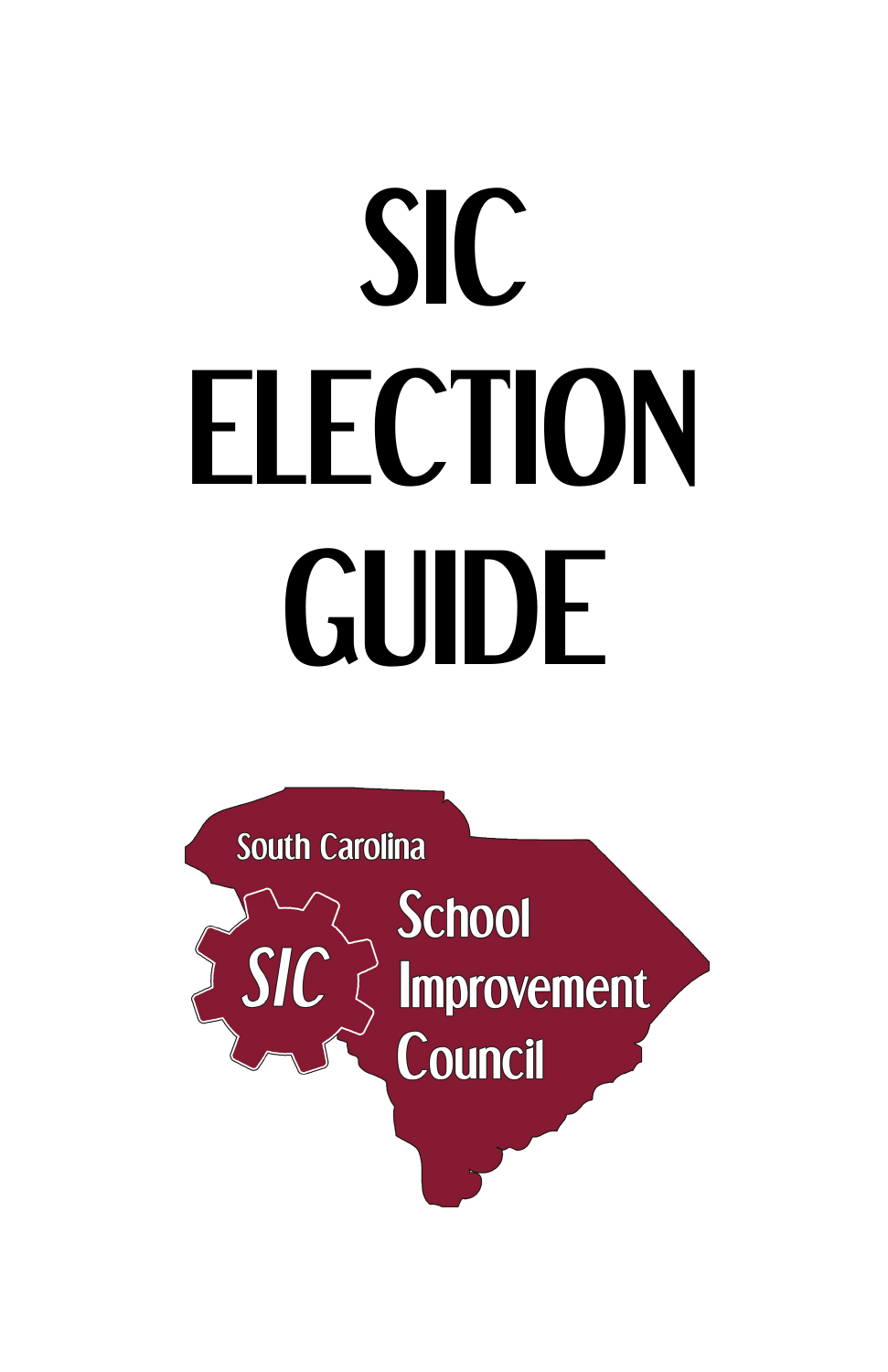## **SIC Election Guide**

#### **Introduction**

This booklet contains a brief summary of state law requirements and recommended practices for School Improvement Council (SIC) elections.

## **Types and Frequency of SIC Elections**

State law requires that SICs, together with their schools, conduct the following types of elections every year:

- Elections for parent representatives
- Elections for teacher representatives
- Elections for student representatives *(required only in schools serving grade 9 or above)*

SICs must conduct elections for as many vacancies as need to be filled in order to meet the membership requirements in their local bylaws and state law.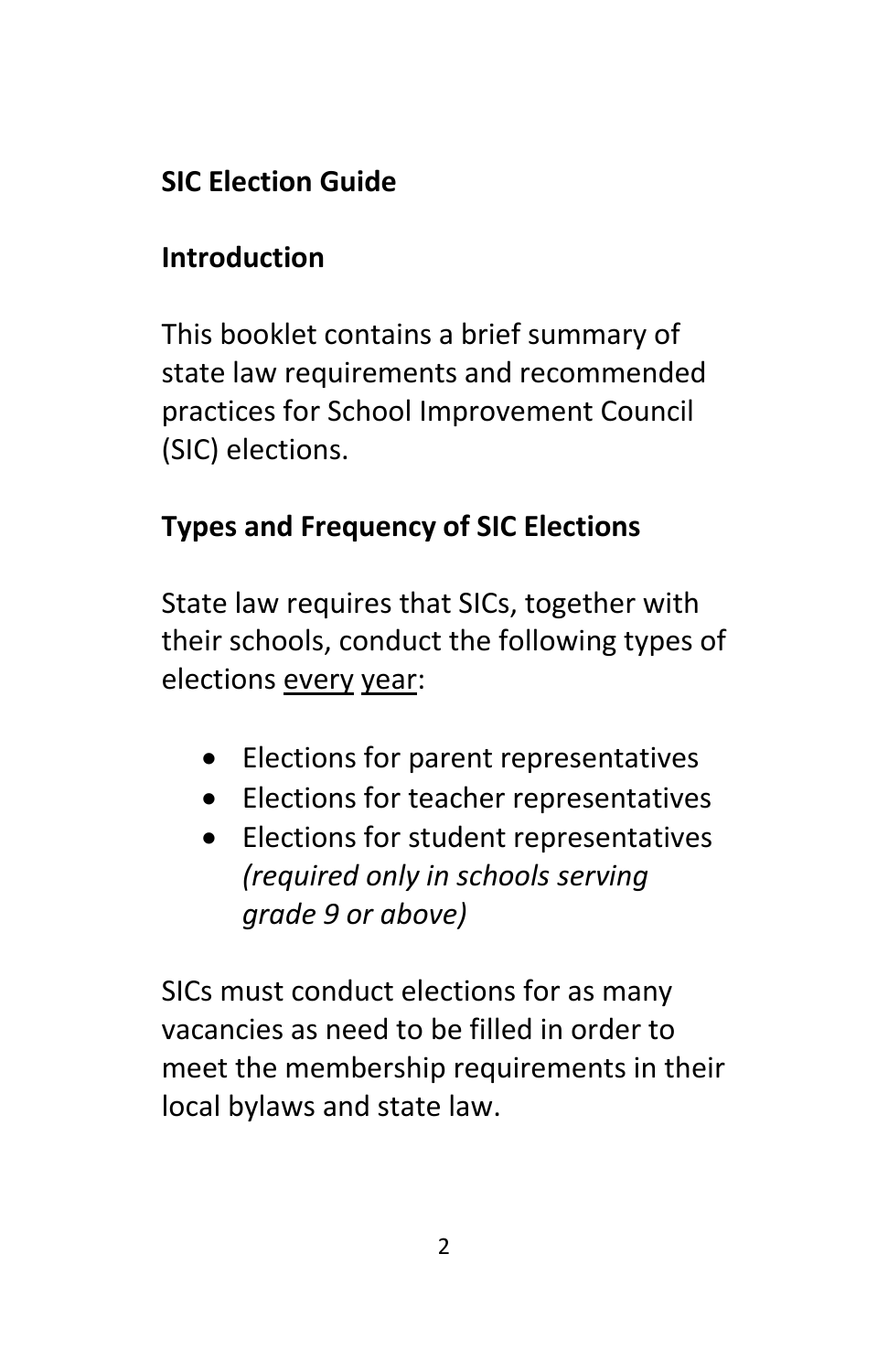State law requires that an SIC must have *at least* the following number of each type of elected members:

# *Primary, Elementary, and Middle School SICs:*

- At least two elected parents
- At least two elected teachers

# *High School SICs (and other schools that include grade 9 or above):*

- At least two elected parents
- At least two elected teachers
- At least two elected students

## **Deadline for SIC Elections is October 15**

The law states that SIC elections must be completed by October 15 each year. As long as this requirement is met, schools can decide whether they prefer to hold elections at the beginning of the new school year or the preceding spring (May-June).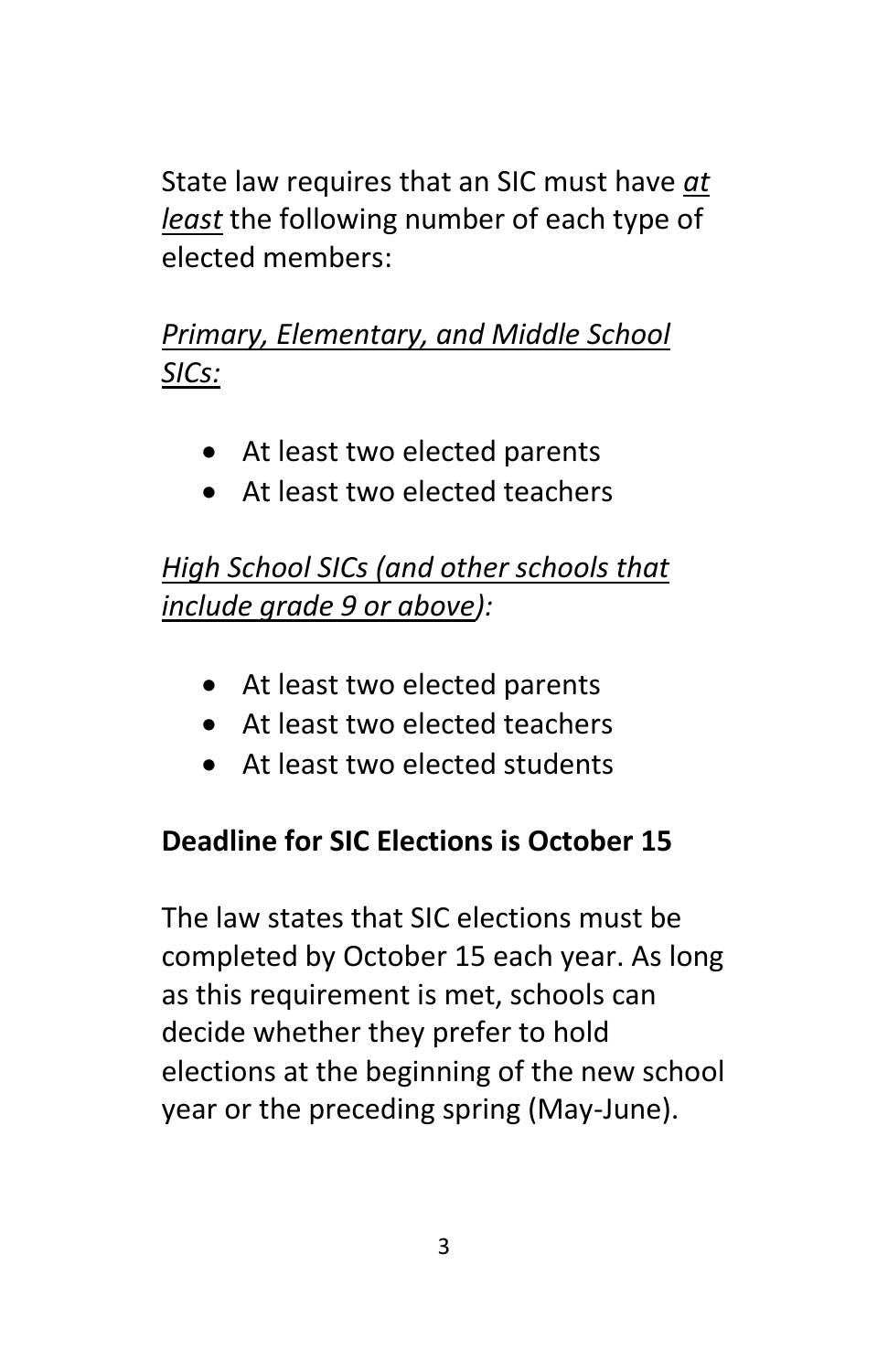If SIC elections are held in the spring, it is important to ensure that parents and students who will be entering your school in the fall have an opportunity to participate.

#### **Elected SIC members serve two-year terms**

The term of office for elected parent, teacher, and student representatives is two  $years<sup>1</sup>$ 

#### **Staggered Terms of Office and Term Limits**

State law directs SICs to stagger the terms of office of its elected members so that about half its members are up for election each year. This ensures that there will always be several experienced elected members on the SIC each year to guide newly elected members.

 $\overline{\phantom{a}}$ 

 $1$  The exception is a parent of a student who is in his/her last year of enrollment at a school and will not have any students enrolled the following year. In such a case, the parent is elected only for a one-year term. SC Code of Laws, section 59- 20-60(6).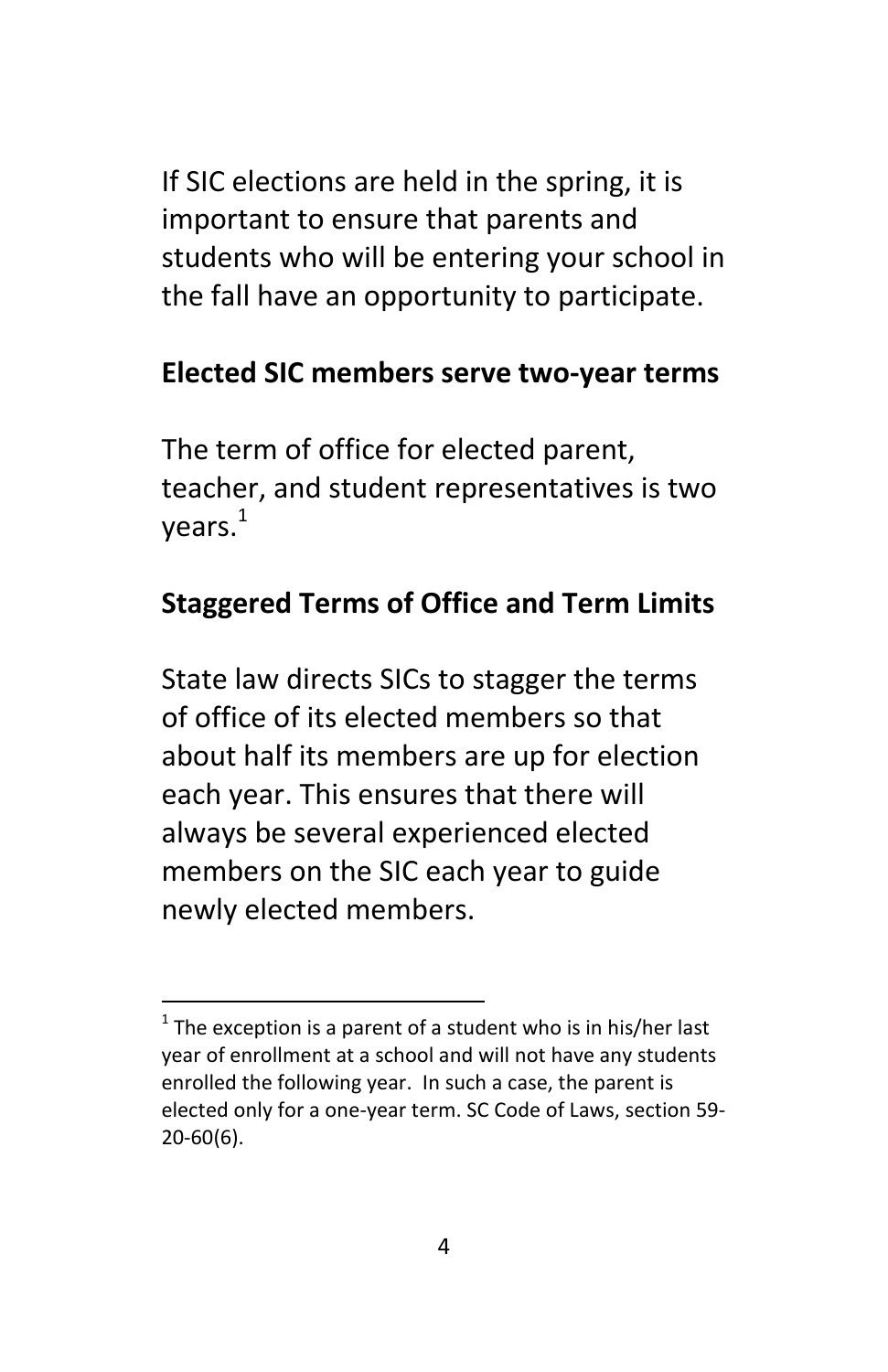*Example: How to stagger terms when an SIC has not previously held regular annual elections*:

> *The newly constructed Marvelous Middle School is holding parent elections for the first time. The SIC's bylaws require that there be three parent representatives on the SIC. In order to stagger the terms of office, one of the three newly elected parents will have to serve a shorter one-year term. The parents who receive the three highest vote totals will draw straws to see which parent will be assigned the oneyear term.*

> *At the beginning of the next school year, the parent who was assigned the one-year term will have to run for re-election. The winner of that election will get a full two-year term. The terms of office for elected parents will remained staggered thereafter as long as the SIC*

State law does not place any limits on the number of times that elected members can run for re-election to the SIC. SICs can limit the total number of terms or the number of consecutive terms that an elected member may serve by placing a limit in their local bylaws.

*continues to hold elections every year.*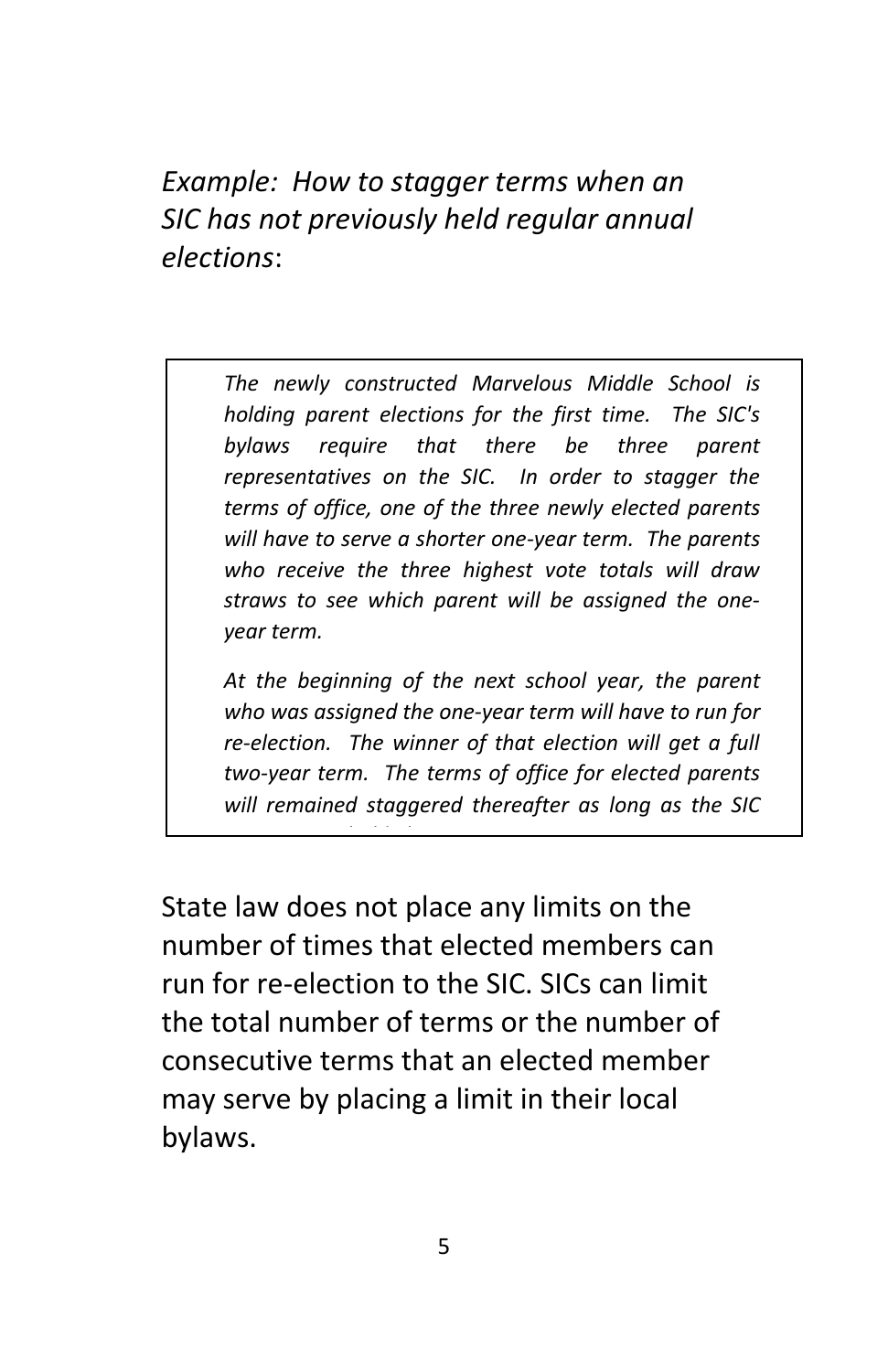#### **SIC Parent Elections**

#### **Eligibility Requirements:**

Any parent, guardian or other individual who serves as a student's primary caregiver is eligible to serve as a parent representative on an SIC for as long as he/she has at least one child enrolled in the school. An individual who no longer has a child enrolled in the school will immediately become ineligible to serve as a parent representative, even if the individual has not completed his/her two-year term.

Parents can nominate themselves or be nominated by other parents.

# **Methods for Electing Parent Representatives**

State law does not require that SICs follow any particular method of conducting parent nominations and elections. An SIC should create a method that is fair and that is intended to encourage large and diverse numbers of parents to participate. The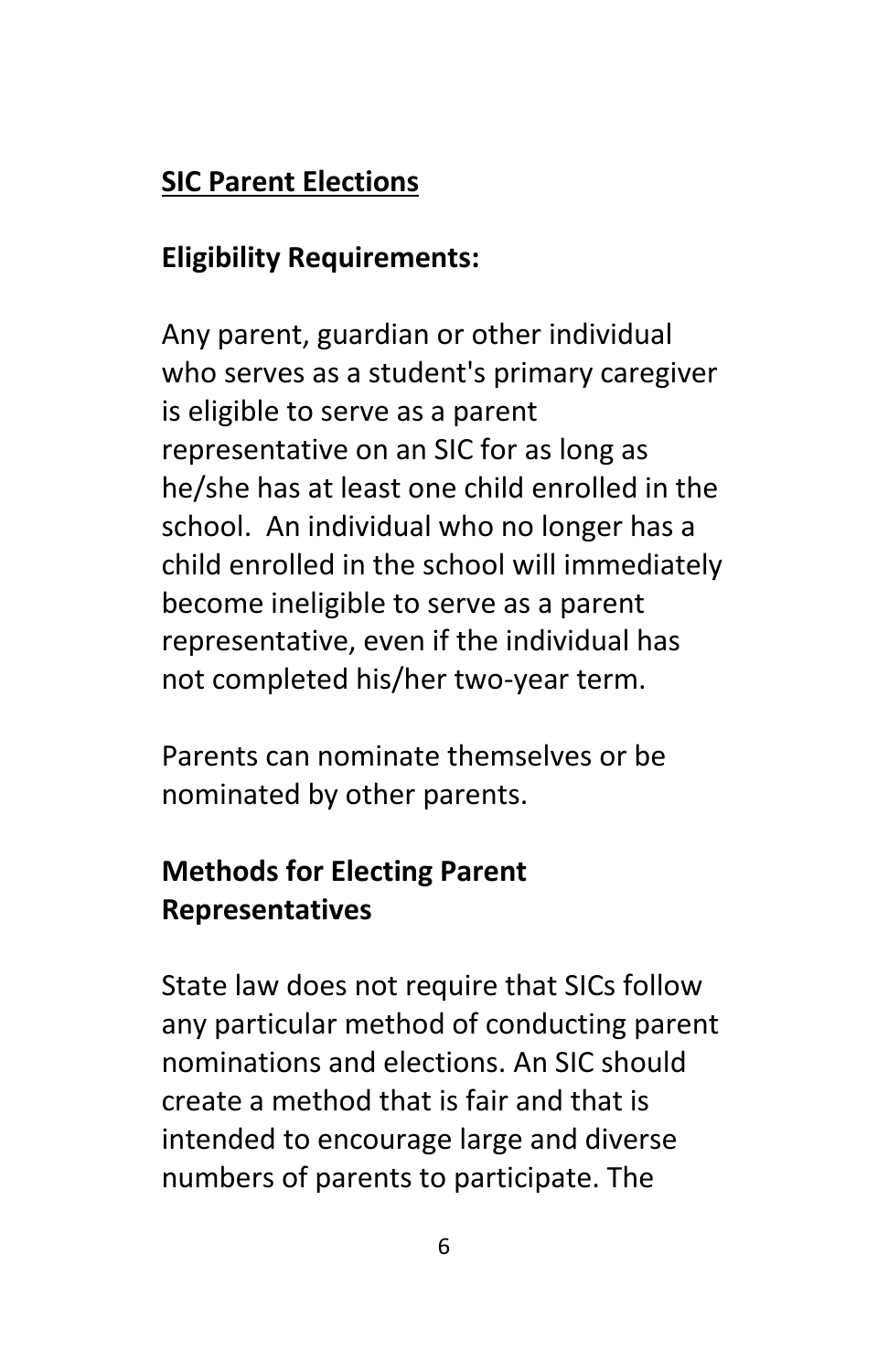method should be clearly outlined in the SIC's bylaws or placed in writing and approved by the full SIC.

SICs have had success holding parent nominations and elections during school events that are usually well attended by parents such as an annual spring fair, schedule pick-up day, back-to-school celebration, open house, PTA/PTO meeting, or an athletic event.

It is important that an SIC provide parents with plenty of advance notice of the procedures for nominating and voting for candidates. SICs are encouraged to use more than one of the many methods of communication available to reach all parents, such as the school website, the school's social media pages, the school newsletter, emails, telephone calls, and flyers sent home with students and posted around the school.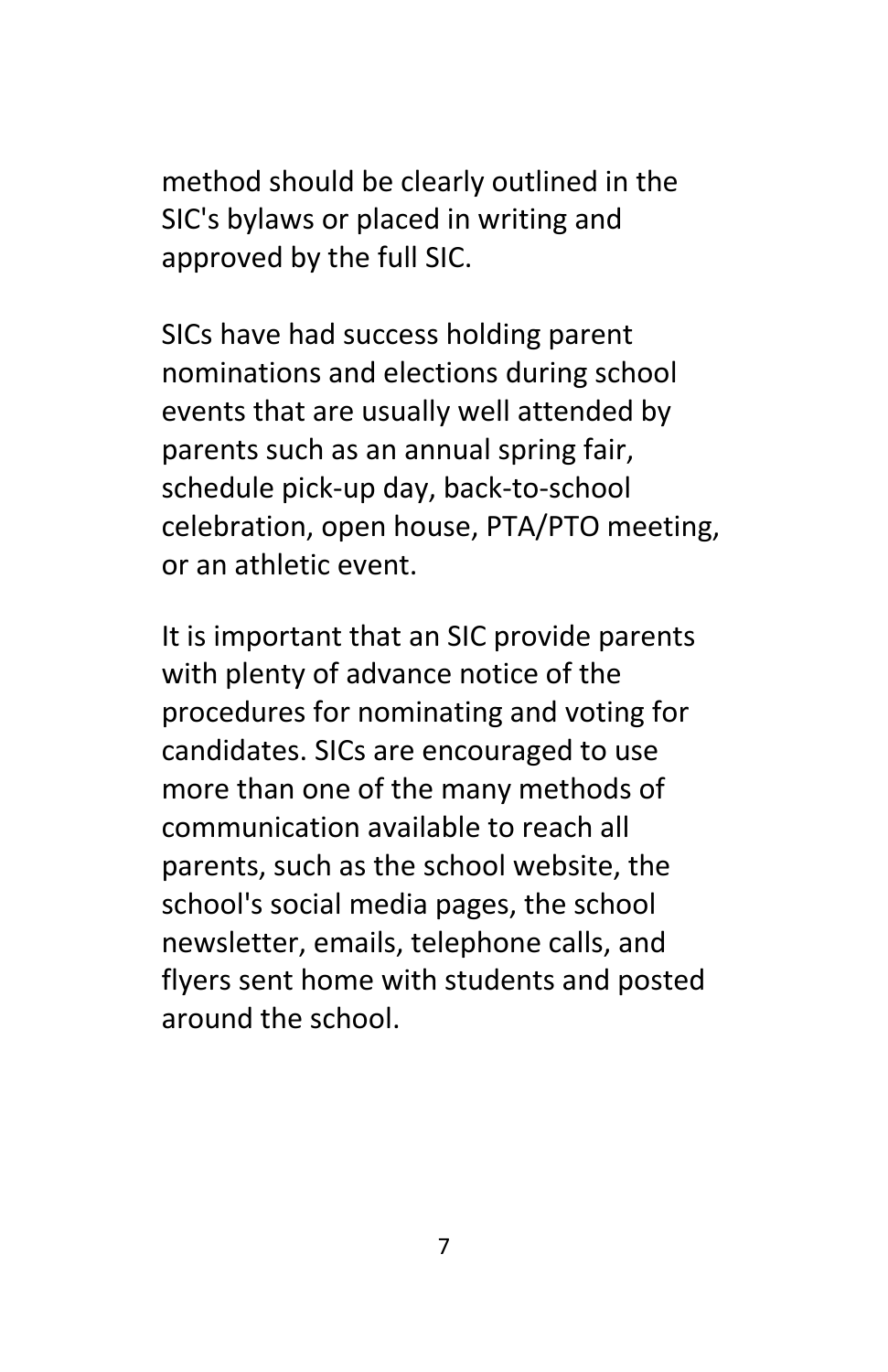## **SIC Teacher Elections**

## **Eligibility Requirements:**

Any teacher who is currently assigned to the school is eligible to serve. A teacher that is reassigned to another school may not continue to serve as a teacher representative even if the teacher has not completed his/her term of office. Teachers may nominate themselves or be nominated by a fellow teacher.

# **Methods for Electing Teacher Representatives**

It is recommended that outgoing SIC teacher representatives work together with the principal to conduct teacher nominations and elections. Teachers should be nominated in advance and faculty members should be notified of the names of the candidates prior to the election.

For most schools, the best time to conduct teacher elections is during a regularly scheduled faculty meeting or other event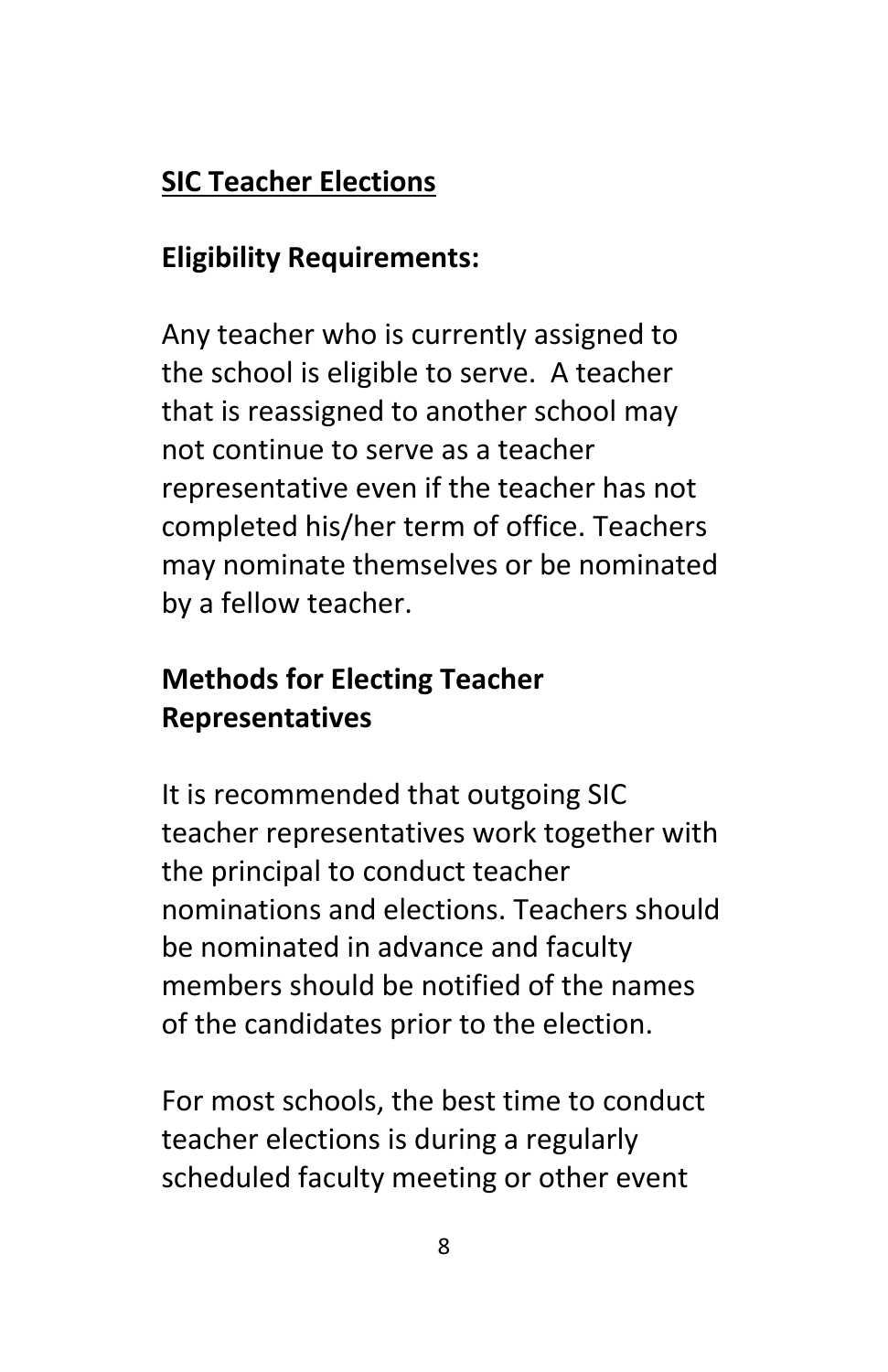that all teachers are required to attend. Outgoing SIC teacher representatives can supervise collecting and counting the ballots and announce the names of the winners.

#### **SIC Student Elections**

#### **Eligibility Requirements:**

Any student currently enrolled in school and attending classes may serve as an SIC representative. An individual who is no longer enrolled as a student in the school may not continue to serve as a student representative, even if the individual has not completed his/her two-year term.

For SICs that have four or more student representative positions, it is recommended that at least one position be assigned to represent each grade. In a high school, for example, each grade (9-12) would elect its own SIC representative. This ensures that there is balanced representation of all grades on the SIC. For SICs that do not have enough student positions to represent each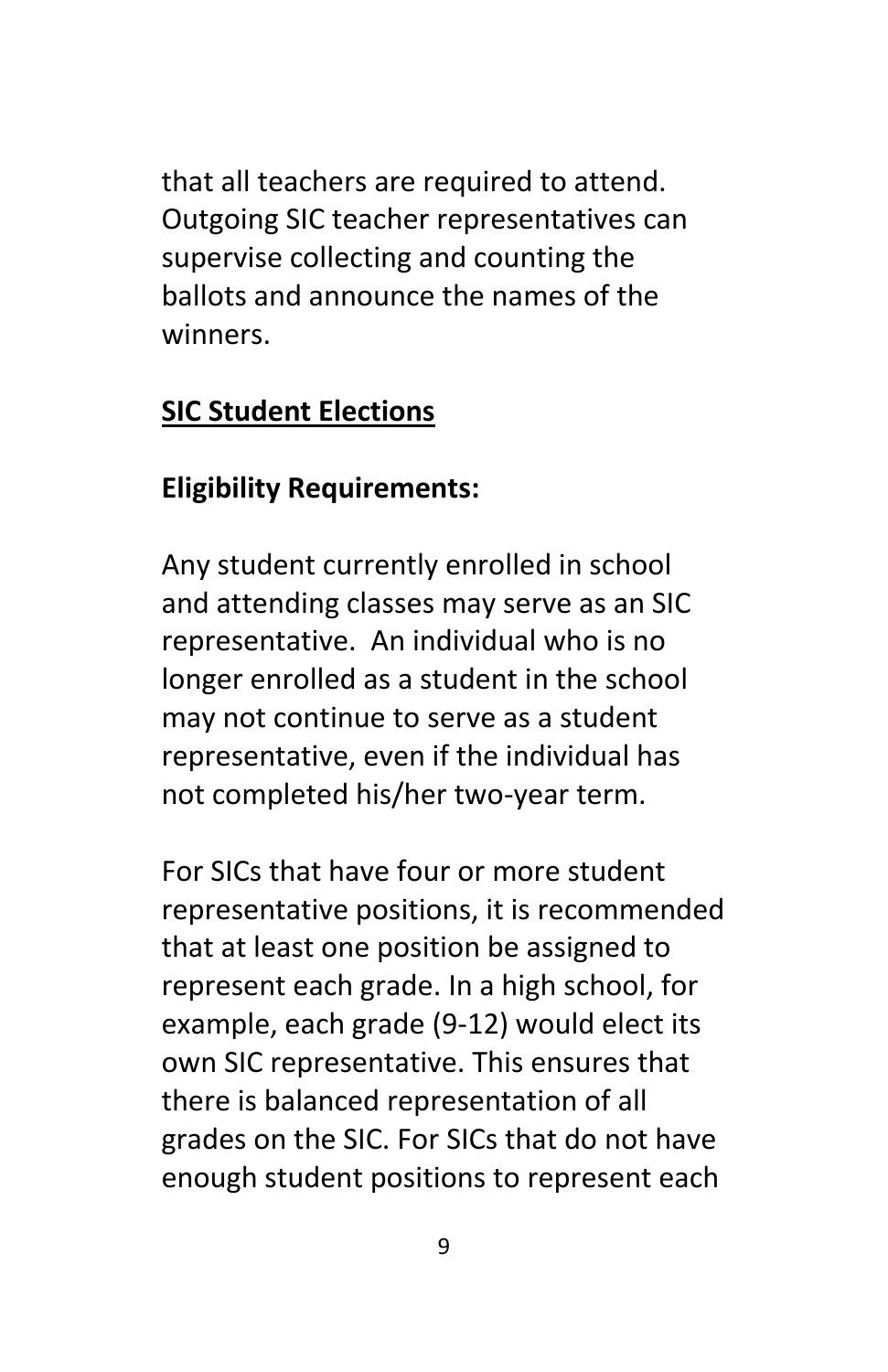grade, the lower grades (9-10) and upper grades (11-12) may be combined to elect their own SIC student representative.

Alternatively, an SIC can treat student representatives as "at-large," meaning that all student representatives are elected by and represent the entire student body.

#### **Methods for Electing Student Representatives**

Elections for student SIC representatives are usually held when other class and student body officers are chosen. SICs should avoid the practice of simply assigning a student who already holds a school office (such as the student body president) to serve as an SIC student representative. SIC student positions are intended to provide diverse student viewpoints and give more students an opportunity to serve in leadership positions.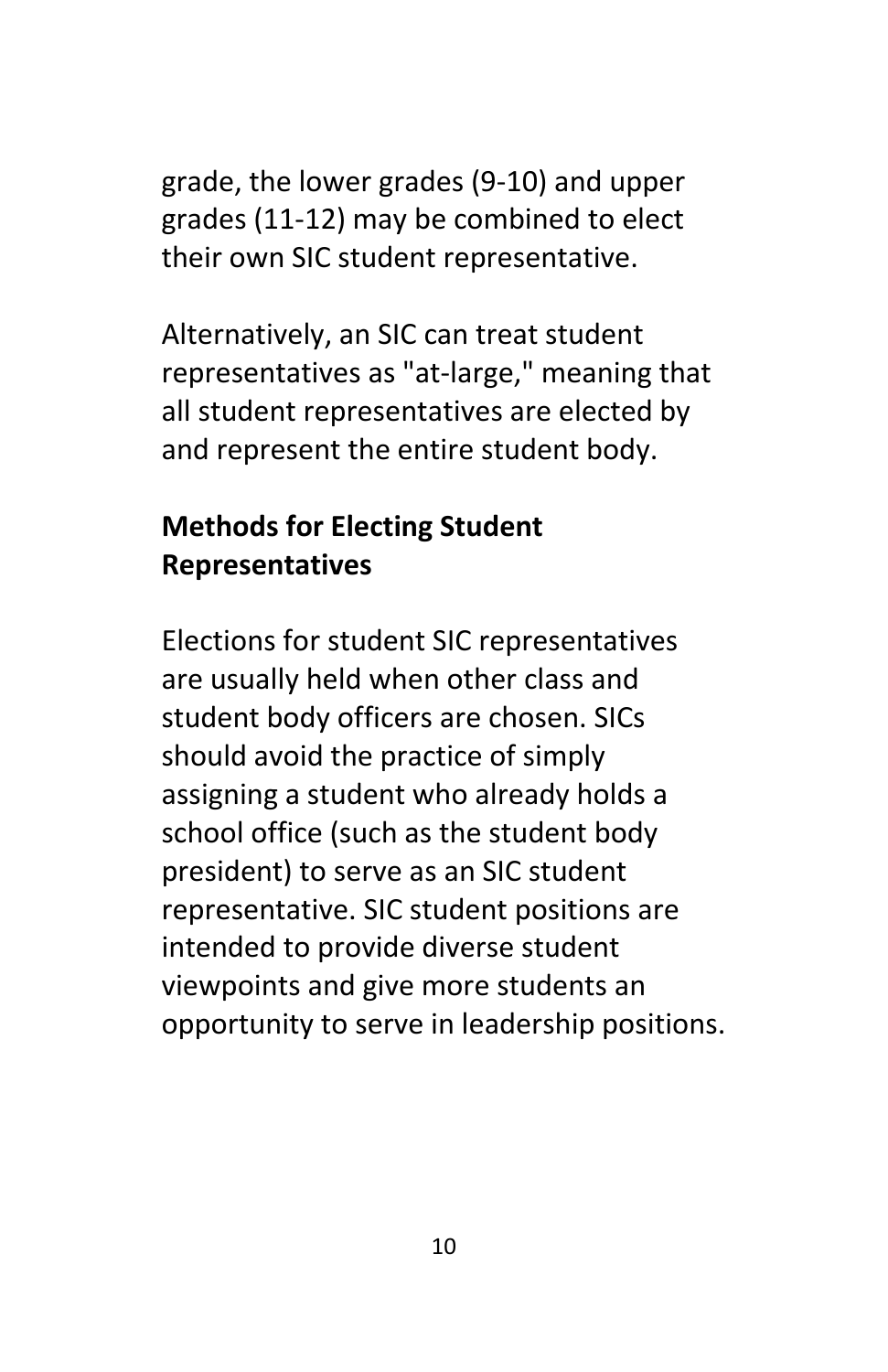# **Notifying the Winners and Announcing the Results to the School Community**

It is important that the SIC notify all candidates of the results of the election and thank the candidates who were not selected for their willingness to serve. There may be other ways that these individuals can help your SIC; let them know that you need their continued support and, if appropriate, encourage them to run again next year.

SICs should also make sure that the school community is notified of the names of their newly elected members. Your SIC may choose to wait until all elections and appointments for the year have been concluded and announce the names of all new SIC members at the same time.

# **Posting SIC Membership to SC-SIC Member Network by November 15**

Schools are required by state law to report their SIC membership to the SC School Improvement Council (SC-SIC) every year.